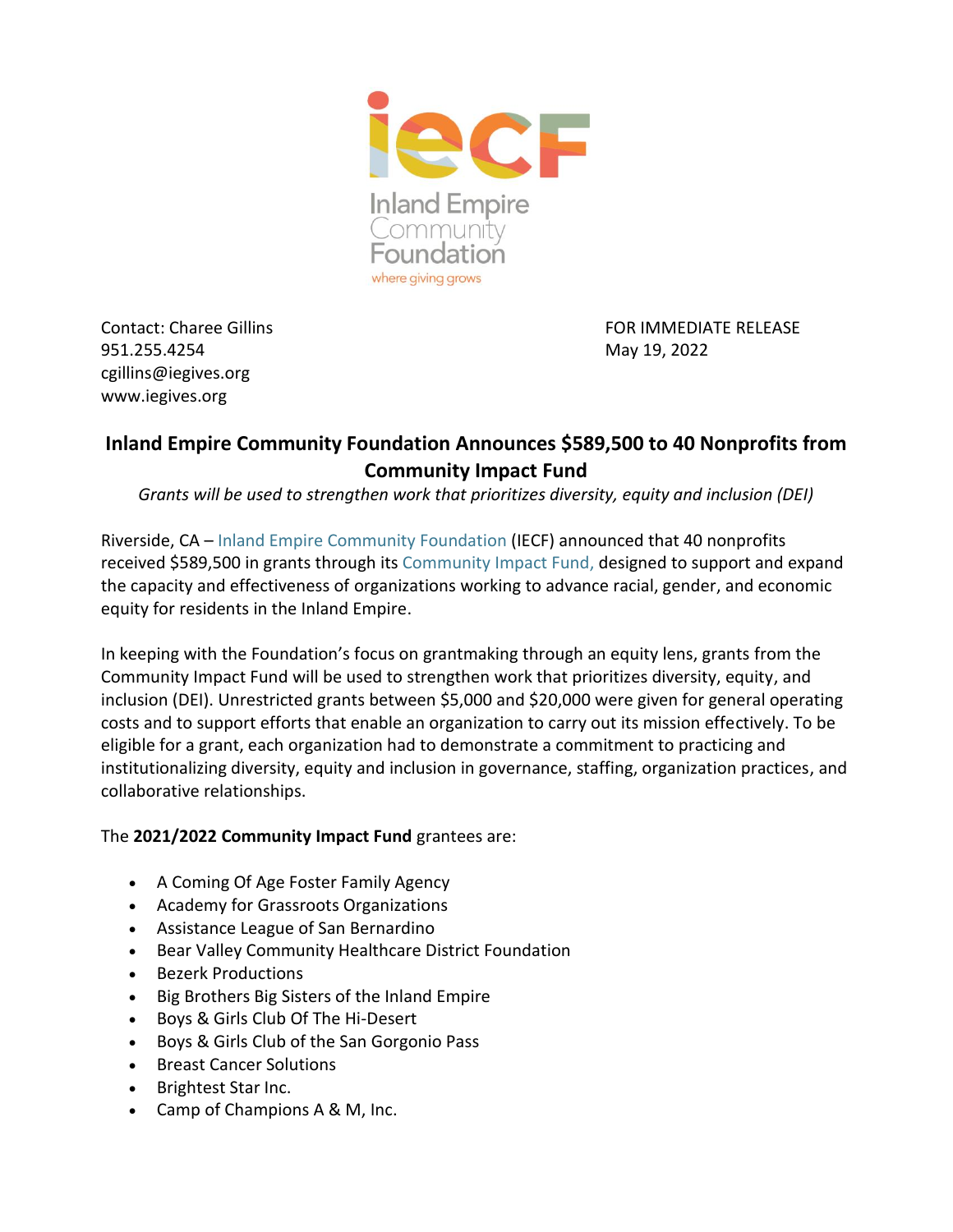- Caravanserai Project
- Cathedral City Senior Center
- Child Advocates Of San Bernardino County
- Consortium for Early Learning Services
- Cove Communities Senior Association
- Desert Rose Trauma Recovery
- Empower You Edutainment
- Faith in Action of San Gorgonio Pass
- Feed My Flock Ministries
- First Christian Church of Ontario, CA
- First Tee-Coachella Valley
- Fox Riverside Theater Foundation
- Friends of the Desert Mountains
- Garner Holt Foundation
- Giving 365 Inc.
- Gracious Heart Resource Family Agency
- Inland Empire Community Collaborative, Inc.
- Inland Equity Community Land Trust
- Janet Goeske Foundation
- Making Hope Happen Foundation
- Mountain Counseling & Training, Inc.
- Operation New Hope
- Ophelia's Jump Productions
- People's Collective for Environmental Justice
- Positive Young People Inc.
- The Arts Area
- The Empowerment Center
- The Hole in the Wall Inc.
- Voices for Children

"So many of our students are first generation college graduates and the majority are BIPOC [Black, Indigenous, and people of color], but I saw a disparity in where the money was going," said John Machado, art history professor at Chaffey College and founder of The Arts Area, a CIF grantee. "What I was seeing was that a lot of these students were giving up on their dream."

The CIF grant will support arts programs that encourage diverse, equitable and inclusive arts opportunities. This includes Curious Publishing's BIPOC fund which will cover the costs of printing books for five artists.

Celia Cudiamat, Senior Vice President of Grants and Community Impact, said, "Practicing equity and inclusion requires commitment, diligence, intentionality, and patience over a sustained period of time. This is a joint, on-going journey for IECF as well and we look forward to learning from our grantees over the coming year."